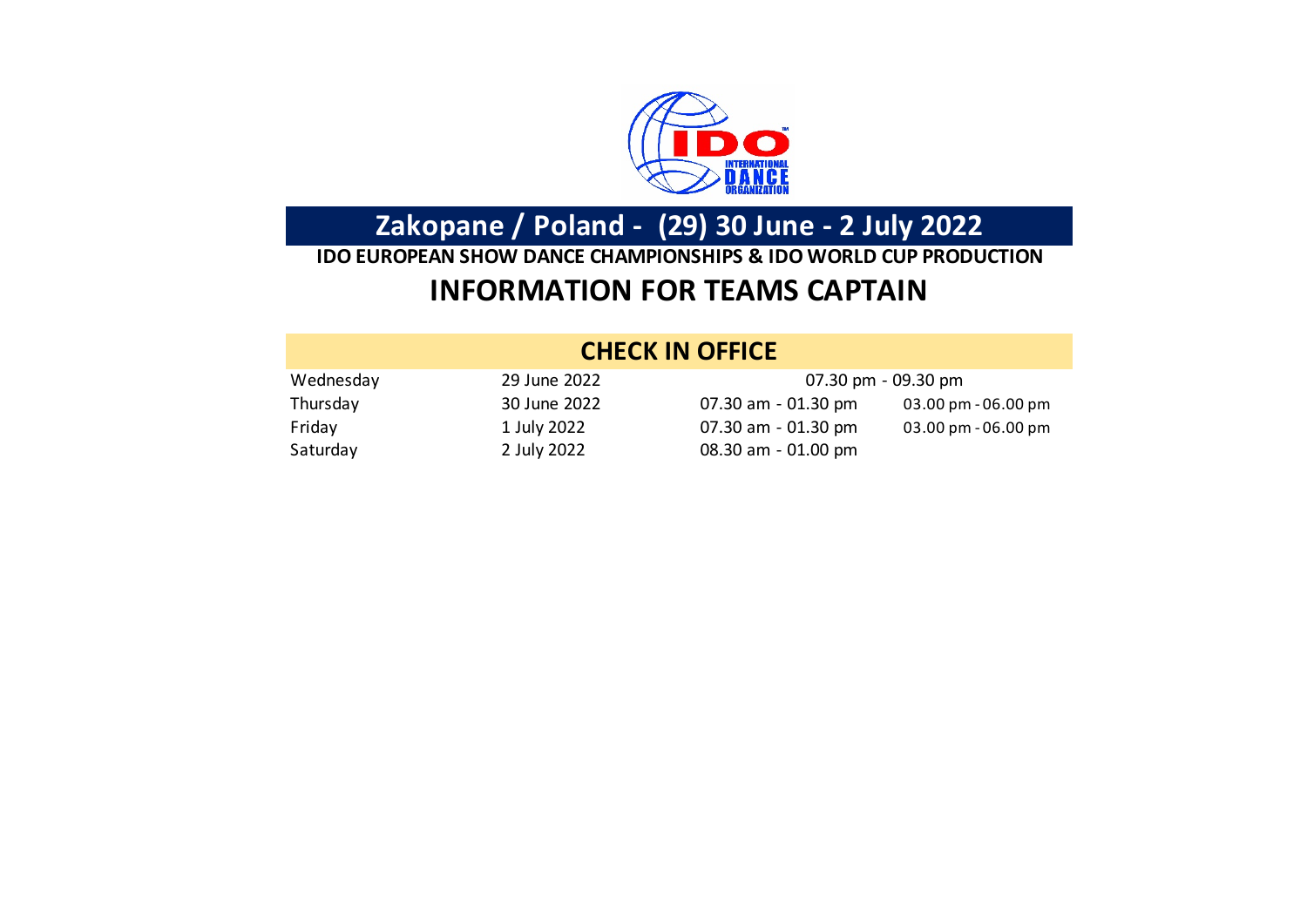

### **The schedule could be a variation, depending on the number of official dancers. The schedule could be a variation, depending on the number of official dancers. All dancers must be ready to dance 60 minutes before schedule time All dancers must be ready to dance 60 minutes before schedule time**

| <b>START</b> |            | <b>DANCE FLOOR 1</b>  |                                 |                 |             |                     | <b>START</b> |                   |                    | <b>DANCE FLOOR 2</b>            |                  |             |                |
|--------------|------------|-----------------------|---------------------------------|-----------------|-------------|---------------------|--------------|-------------------|--------------------|---------------------------------|------------------|-------------|----------------|
| 09:00:00     |            |                       | <b>START OF THE COMPETITION</b> |                 | <b>FROM</b> | TO                  | 09:30:00     |                   |                    | <b>START OF THE COMPETITION</b> |                  | <b>FROM</b> | T <sub>O</sub> |
| 09:10:00     | 1 R        | <b>SHOW DANCE</b>     | <b>DUOS</b>                     | <b>CHILDREN</b> | 18          | 12                  | 09:40:00     | 1 R               | <b>SHOW DANCE</b>  | <b>DUOS</b>                     | <b>JUNIOR 1</b>  | 21          | 12             |
| 10:05:00     | 1 R        | <b>SHOW DANCE</b>     | <b>SOLO FEMALE</b>              | <b>ADULTS</b>   | 33          | 16                  | 10:45:00     | $1/2$ F           | <b>SHOW DANCE</b>  | <b>SOLO FEMALE</b>              | <b>MINI KIDS</b> | 13          |                |
| 11:50:00     | $1/2$ F    | <b>SHOW DANCE</b>     | <b>DUOS</b>                     | <b>CHILDREN</b> | 14.         | 6                   | 11:25:00     | $1/2$ F           | <b>SHOW DANCE</b>  | <b>DUOS</b>                     | <b>JUNIOR 1</b>  | 14.         | 6              |
| 12:30:00     | $1/2$ F    | <b>SHOW DANCE</b>     | <b>SOLO FEMALE</b>              | <b>ADULTS</b>   | 18.         | 6                   | 12:05:00     | Е.                | <b>SHOW DANCE</b>  | <b>SOLO FEMALE</b>              | <b>MINI KIDS</b> | 8.          | $---$          |
| 13:20:00     |            | <b>SHOW DANCE</b>     | <b>DUOS</b>                     | <b>CHILDREN</b> | 8.          | $\qquad \qquad - -$ | 12:30:00     | F.                | <b>SHOW DANCE</b>  | <b>DUOS</b>                     | <b>JUNIOR 1</b>  | 8.          | $---$          |
| 13:40:00     |            | <b>SHOW DANCE</b>     | <b>SOLO FEMALE</b>              | <b>ADULTS</b>   | 8.          | $---$               | 12:55:00     |                   |                    | <b>PRIZE GIVING CEREMONY</b>    |                  |             |                |
| 14:00:00     |            |                       | <b>PRIZE GIVING CEREMONY</b>    |                 |             |                     | 13:10:00     |                   |                    | <b>LUNCH</b>                    |                  |             |                |
| 14:10:00     | <b>REH</b> | <b>SHOW DANCE</b>     | <b>FORMATION</b>                | <b>JUNIOR</b>   | q           | $---$               | 13:50:00     | 1 R               | <b>SHOW DANCE</b>  | <b>SOLO FEMALE</b>              | <b>CHILDREN</b>  | 30          | 16             |
| 14:25:00     | $1/2$ F    | <b>SHOW DANCE</b>     | <b>FORMATION</b>                | <b>JUNIOR</b>   | 9           | 6                   | 15:20:00     | 1 R               | <b>SHOW DANCE</b>  | <b>SOLO FEMALE</b>              | <b>JUNIOR 1</b>  | 31          | 16             |
| 15:10:00     |            | <b>LUNCH</b>          |                                 |                 |             | 16:40:00            | $1/2$ F      | <b>SHOW DANCE</b> | <b>SOLO FEMALE</b> | <b>CHILDREN</b>                 | 18.              |             |                |
| 16:10:00     | Е          | <b>PRODUCTION</b>     |                                 | <b>OPEN</b>     |             | $---$               | 17:25:00     | $1/2$ F           | <b>SHOW DANCE</b>  | <b>SOLO FEMALE</b>              | <b>JUNIOR 1</b>  | 18.         |                |
| 16:20:00     | 1 R        | <b>SHOW DANCE</b>     | <b>DUOS FEMALE</b>              | <b>ADULTS</b>   | 15          | 12                  | 18:10:00     | E.                | <b>SHOW DANCE</b>  | <b>SOLO FEMALE</b>              | <b>CHILDREN</b>  | 8.          | $---$          |
| 17:05:00     |            | <b>SHOW DANCE</b>     | <b>DUOS MIXED</b>               | <b>ADULTS</b>   | 2           | $\qquad \qquad - -$ | 18:30:00     | F.                | <b>SHOW DANCE</b>  | <b>SOLO FEMALE</b>              | <b>JUNIOR 1</b>  | 8.          | $---$          |
| 17:15:00     | $1/2$ F    | <b>SHOW DANCE</b>     | <b>DUOS FEMALE</b>              | <b>ADULTS</b>   | 14.         | 6                   | 18:50:00     |                   |                    | <b>PRIZE GIVING CEREMONY</b>    |                  |             |                |
| 17:50:00     |            |                       | <b>BREAK</b>                    |                 |             |                     | 19:00:00     |                   |                    | <b>END OF THE DAY</b>           |                  |             |                |
| 18:00:00     | Е.         | <b>SHOW DANCE</b>     | <b>DUOS FEMALE</b>              | <b>ADULTS</b>   | 8.          | $---$               |              |                   |                    |                                 |                  |             |                |
| 18:25:00     |            |                       | <b>PRIZE GIVING CEREMONY</b>    |                 |             |                     |              |                   |                    |                                 |                  |             |                |
| 18:45:00     | 1 R        | <b>SHOW DANCE</b>     | <b>GROUPS</b>                   | <b>CHILDREN</b> | 17          | 12                  |              |                   |                    |                                 |                  |             |                |
| 19:55:00     |            |                       | <b>BREAK</b>                    |                 |             |                     |              |                   |                    |                                 |                  |             |                |
| 20:00:00     | $1/2$ F    | <b>SHOW DANCE</b>     | <b>GROUPS</b>                   | <b>CHILDREN</b> | 14.         | 6                   |              |                   |                    |                                 |                  |             |                |
| 20:55:00     |            |                       | <b>BREAK</b>                    |                 |             |                     |              |                   |                    |                                 |                  |             |                |
| 21:00:00     |            | <b>SHOW DANCE</b>     | <b>GROUPS</b>                   | <b>CHILDREN</b> | 8.          | $---$               |              |                   |                    |                                 |                  |             |                |
| 21:30:00     |            |                       | <b>PRIZE GIVING CEREMONY</b>    |                 |             |                     |              |                   |                    |                                 |                  |             |                |
| 21:35:00     | E.         | <b>SHOW DANCE</b>     | <b>FORMATION</b>                | <b>JUNIOR</b>   | 8.          | $---$               |              |                   |                    |                                 |                  |             |                |
| 22:15:00     |            | <b>END OF THE DAY</b> |                                 |                 |             |                     |              |                   |                    |                                 |                  |             |                |



# **Zakopane / Poland - Thursday 30 June 2022 Zakopane / Poland - Thursday 30 June 2022**

**IDO EUROPEAN SHOW DANCE CHAMPIONSHIPS & IDO WORLD CUP PRODUCTION IDO EUROPEAN SHOW DANCE CHAMPIONSHIPS & IDO WORLD CUP PRODUCTION**

|            | <b>DANCE FLOOR 1</b>            |                 |             |       | <b>START</b> |         | <b>DANCE FLOOR 2</b> |                                 |                  |             |       |
|------------|---------------------------------|-----------------|-------------|-------|--------------|---------|----------------------|---------------------------------|------------------|-------------|-------|
|            | <b>START OF THE COMPETITION</b> |                 | <b>FROM</b> | TO.   | 09:30:00     |         |                      | <b>START OF THE COMPETITION</b> |                  | <b>FROM</b> | TO    |
| <b>NCE</b> | DUOS.                           | <b>CHILDREN</b> | 18          | 12    | 09:40:00     | 1 R     | <b>SHOW DANCE</b>    | <b>DUOS</b>                     | <b>JUNIOR 1</b>  | 21          | 12    |
| <b>NCE</b> | <b>SOLO FEMALE</b>              | <b>ADULTS</b>   | 33          | 16    | 10:45:00     | $1/2$ F | <b>SHOW DANCE</b>    | <b>SOLO FEMALE</b>              | <b>MINI KIDS</b> | 13          | 6     |
| NCE.       | <b>DUOS</b>                     | <b>CHILDREN</b> | 14.         | 6     | 11:25:00     | $1/2$ F | <b>SHOW DANCE</b>    | <b>DUOS</b>                     | <b>JUNIOR 1</b>  | 14.         | 6     |
| <b>NCE</b> | <b>SOLO FEMALE</b>              | <b>ADULTS</b>   | 18.         | 6     | 12:05:00     |         | <b>SHOW DANCE</b>    | <b>SOLO FEMALE</b>              | <b>MINI KIDS</b> | 8.          | $---$ |
| NCE:       | <b>DUOS</b>                     | <b>CHILDREN</b> | 8.          | $---$ | 12:30:00     |         | <b>SHOW DANCE</b>    | <b>DUOS</b>                     | <b>JUNIOR 1</b>  | 8.          | ---   |
| <b>NCE</b> | <b>SOLO FEMALE</b>              | <b>ADULTS</b>   | 8.          | $---$ | 12:55:00     |         |                      | <b>PRIZE GIVING CEREMONY</b>    |                  |             |       |
|            | <b>PRIZE GIVING CEREMONY</b>    |                 |             |       | 13:10:00     |         |                      | <b>LUNCH</b>                    |                  |             |       |
| <b>NCE</b> | <b>FORMATION</b>                | <b>JUNIOR</b>   | 9           | ---   | 13:50:00     | 1 R     | <b>SHOW DANCE</b>    | <b>SOLO FEMALE</b>              | <b>CHILDREN</b>  | 30          | 16    |
| <b>NCE</b> | <b>FORMATION</b>                | <b>JUNIOR</b>   | 9           | 6     | 15:20:00     | 1 R     | <b>SHOW DANCE</b>    | <b>SOLO FEMALE</b>              | <b>JUNIOR 1</b>  | 31          | 16    |
|            | <b>LUNCH</b>                    |                 |             |       | 16:40:00     | $1/2$ F | <b>SHOW DANCE</b>    | <b>SOLO FEMALE</b>              | <b>CHILDREN</b>  | 18.         | 6     |
| ON         |                                 | <b>OPEN</b>     |             | $---$ | 17:25:00     | $1/2$ F | <b>SHOW DANCE</b>    | <b>SOLO FEMALE</b>              | <b>JUNIOR 1</b>  | 18.         | 6     |
| <b>NCE</b> | <b>DUOS FEMALE</b>              | <b>ADULTS</b>   | 15          | 12    | 18:10:00     |         | <b>SHOW DANCE</b>    | <b>SOLO FEMALE</b>              | <b>CHILDREN</b>  | 8.          | $---$ |
| NCE        | <b>DUOS MIXED</b>               | <b>ADULTS</b>   |             | $---$ | 18:30:00     |         | <b>SHOW DANCE</b>    | <b>SOLO FEMALE</b>              | <b>JUNIOR 1</b>  | 8.          | ---   |
| <b>NCE</b> | <b>DUOS FEMALE</b>              | <b>ADULTS</b>   | 14.         | 6     | 18:50:00     |         |                      | <b>PRIZE GIVING CEREMONY</b>    |                  |             |       |
|            | <b>BREAK</b>                    |                 |             |       | 19:00:00     |         |                      | <b>END OF THE DAY</b>           |                  |             |       |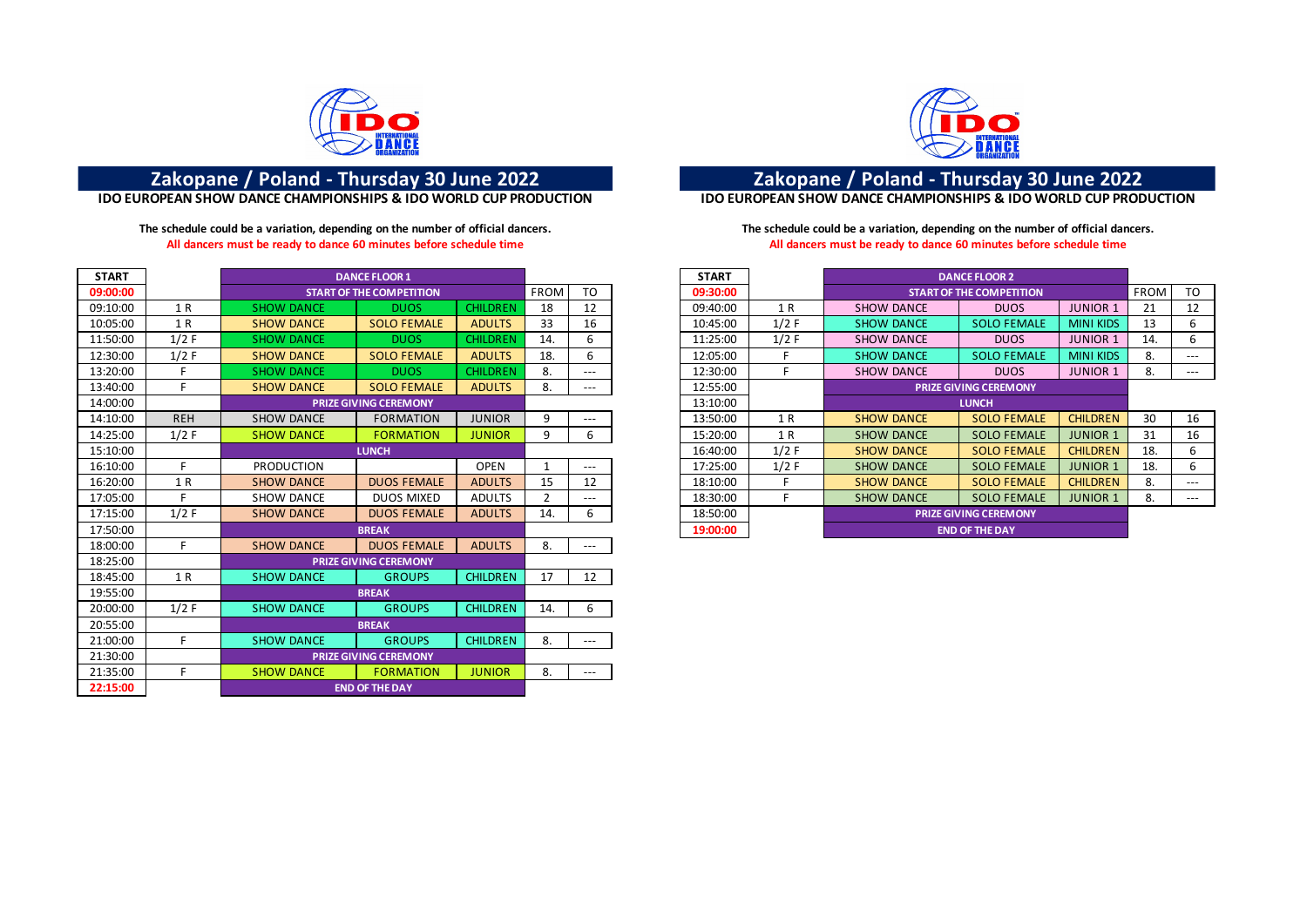

## **Zakopane / Poland - Friday 1 July 2022**

**IDO EUROPEAN SHOW DANCE CHAMPIONSHIPS & IDO WORLD CUP PRODUCTION**

### **The schedule could be a variation, depending on the number of official dancers. All dancers must be ready to dance 60 minutes before schedule time**

| 08:00:00 | REH | <b>DANCE</b><br>SHOW        | <b>TION</b><br>"ORMA <sub>1</sub> | CHILDREN            | u | ---     |
|----------|-----|-----------------------------|-----------------------------------|---------------------|---|---------|
| 08:30:00 | REH | <b>DANCE</b><br><b>SHOW</b> | <b>FORMATION</b>                  | <b>KIDS</b><br>MINI | - | $- - -$ |

| <b>START</b> |         |                              |                                 |                  |              |           |  |  |
|--------------|---------|------------------------------|---------------------------------|------------------|--------------|-----------|--|--|
| 09:00:00     |         |                              | <b>START OF THE COMPETITION</b> |                  | <b>FROM</b>  | <b>TO</b> |  |  |
| 09:10:00     | 1R      | <b>SHOW DANCE</b>            | <b>DUOS</b>                     | <b>JUNIOR 2</b>  | 15           | 12        |  |  |
| 09:55:00     | F.      | <b>SHOW DANCE</b>            | <b>GROUPS</b>                   | <b>MINI KIDS</b> | 4            | $---$     |  |  |
| 10:10:00     | $1/2$ F | <b>SHOW DANCE</b>            | <b>DUOS</b>                     | <b>JUNIOR 2</b>  | 14.          | 6         |  |  |
| 10:55:00     | F       | <b>SHOW DANCE</b>            | <b>FORMATION</b>                | <b>MINI KIDS</b> | 1            | $---$     |  |  |
| 11:00:00     | F       | <b>SHOW DANCE</b>            | <b>DUOS</b>                     | <b>JUNIOR 2</b>  | 8.           | $---$     |  |  |
| 11:25:00     |         |                              | <b>PRIZE GIVING CEREMONY</b>    |                  |              |           |  |  |
| 11:35:00     | $1/2$ F | <b>SHOW DANCE</b>            | <b>FORMATION</b>                | <b>CHILDREN</b>  | 8            | 6         |  |  |
| 12:05:00     | 1 R     | <b>SHOW DANCE</b>            | <b>SOLO FEMALE</b>              | <b>JUNIOR 2</b>  | 31           | 16        |  |  |
| 13:35:00     | F       | <b>SHOW DANCE</b>            | <b>FORMATION</b>                | <b>CHILDREN</b>  | 6.           | $---$     |  |  |
| 14:00:00     | F       | <b>SHOW DANCE</b>            | <b>DUOS</b>                     | <b>MINI KIDS</b> | $\mathbf{1}$ | ---       |  |  |
| 14:05:00     |         | <b>PRIZE GIVING CEREMONY</b> |                                 |                  |              |           |  |  |
| 14:20:00     |         | <b>LUNCH</b>                 |                                 |                  |              |           |  |  |
| 15:05:00     |         |                              | <b>PRESENTATION OF NATIONS</b>  |                  |              |           |  |  |
| 15:25:00     | $1/2$ F | <b>SHOW DANCE</b>            | <b>SOLO FEMALE</b>              | <b>JUNIOR 2</b>  | 18.          | 6         |  |  |
| 16:20:00     | F       | <b>SHOW DANCE</b>            | <b>SOLO MALE</b>                | <b>ADULTS</b>    | 5            | $---$     |  |  |
| 16:35:00     | F       | <b>SHOW DANCE</b>            | <b>SOLO FEMALE</b>              | <b>JUNIOR 2</b>  | 8.           | $---$     |  |  |
| 17:00:00     |         |                              | <b>PRIZE GIVING CEREMONY</b>    |                  |              |           |  |  |
| 17:15:00     | 1R      | <b>SHOW DANCE</b>            | <b>GROUPS</b>                   | <b>JUNIOR</b>    | 19           | 12.       |  |  |
| 18:30:00     | $1/2$ F | <b>SHOW DANCE</b>            | <b>GROUPS</b>                   | <b>ADULTS</b>    | 8            | 6         |  |  |
| 19:00:00     | $1/2$ F | <b>SHOW DANCE</b>            | <b>GROUPS</b>                   | <b>JUNIOR</b>    | 14.          | 6         |  |  |
| 20:00:00     | F       | <b>SHOW DANCE</b>            | <b>GROUPS</b>                   | <b>ADULTS</b>    | 6.           | $---$     |  |  |
| 20:25:00     | F       | <b>SHOW DANCE</b>            | <b>GROUPS</b>                   | <b>JUNIOR</b>    | 8.           | $---$     |  |  |
| 21:00:00     |         | <b>PRIZE GIVING CEREMONY</b> |                                 |                  |              |           |  |  |
| 21:10:00     |         | <b>END OF THE DAY</b>        |                                 |                  |              |           |  |  |